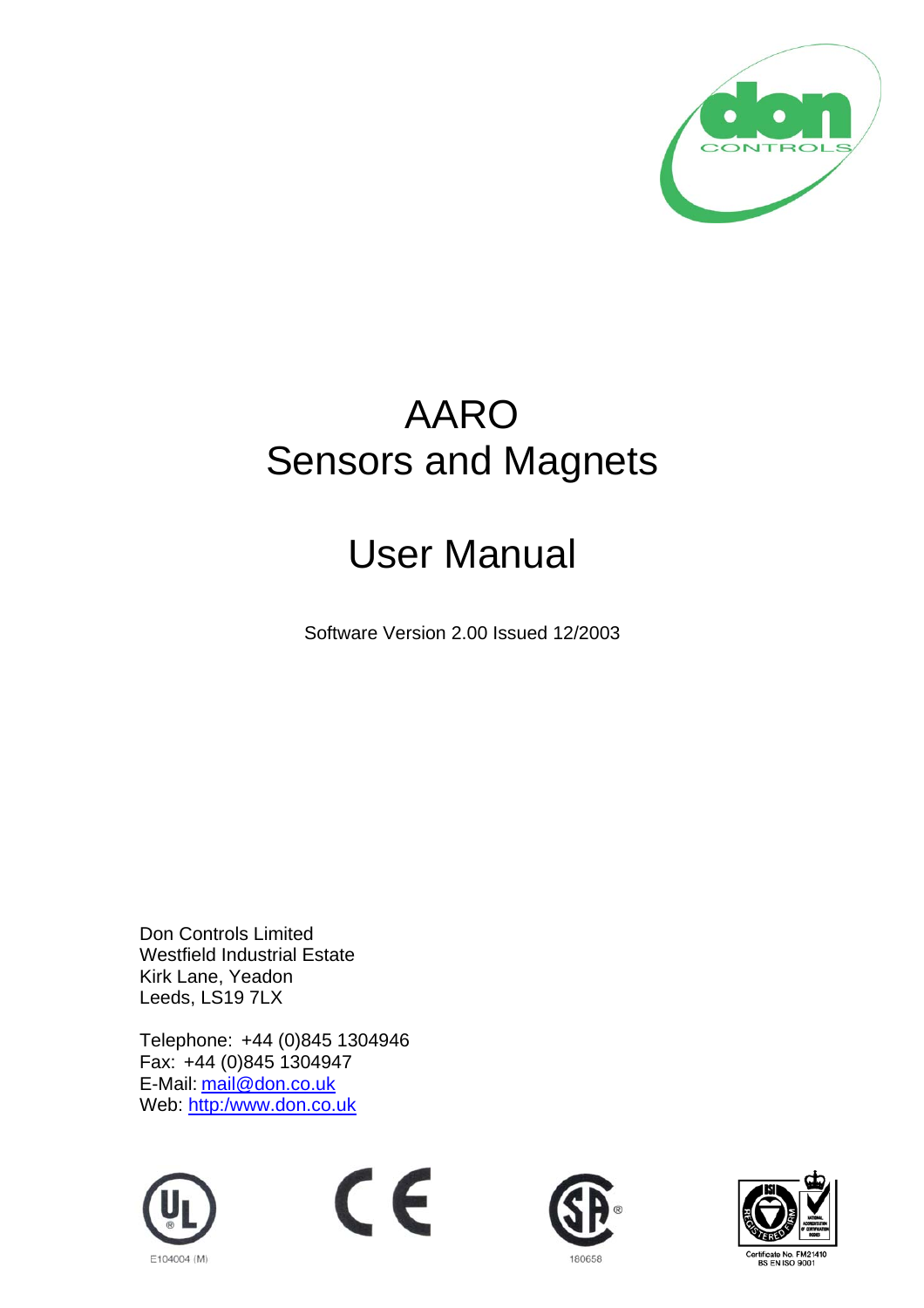#### **Sensors**

## **SR0421 – Reed Switch Sensor**



## **Description**

The SR0421 reed switch sensor is encapsulated into a rugged weather proof housing to IP67. The sensor has a 2 metre flying lead attachment and 20mm conduit entry at the back. This 2 wire sensor works in conjunction with a permanent magnet to provide volt free contact signals to an AARO controller. The normal arrangement is to mount the bipole magnet (type MG0150) on the end of a shaft to be monitored for speed and the sensor on a fixed bracket facing the rotating magnet, separated by a gap of up to 19mm. For each rotation, the sensor generates one electrical impulse to the AARO control unit

## **Specification**

| Speed Range          | 0-125 rpm                                                                      |
|----------------------|--------------------------------------------------------------------------------|
| Voltage              | N/A                                                                            |
| Current              | 10mA approx.                                                                   |
| Temperature Range    | -20 $\mathrm{^{\circ}C}$ to +85 $\mathrm{^{\circ}C}$                           |
| Maximum Sensor Gap   | 19 <sub>mm</sub>                                                               |
| <b>Conduit Entry</b> | 20mm tapped                                                                    |
| Dimensions           | 50mm x 58mm x 31mm                                                             |
| Weight               | 300 grams                                                                      |
| Connections to AARO  | 2 metre $-3$ core flying lead<br>(blue to terminal 4)<br>(brown to terminal 5) |
| MTBF                 | 750 million operations                                                         |

Note – The SR0421Reed sensor operational life is subject to the effects of cable length which acts to reduce the electrical life expectancy and follows a logarithmic scale. For high speed applications above 125 rpm we would advise that either the hall effect sensor SR0531 or the inductive sensor SR0422 be used.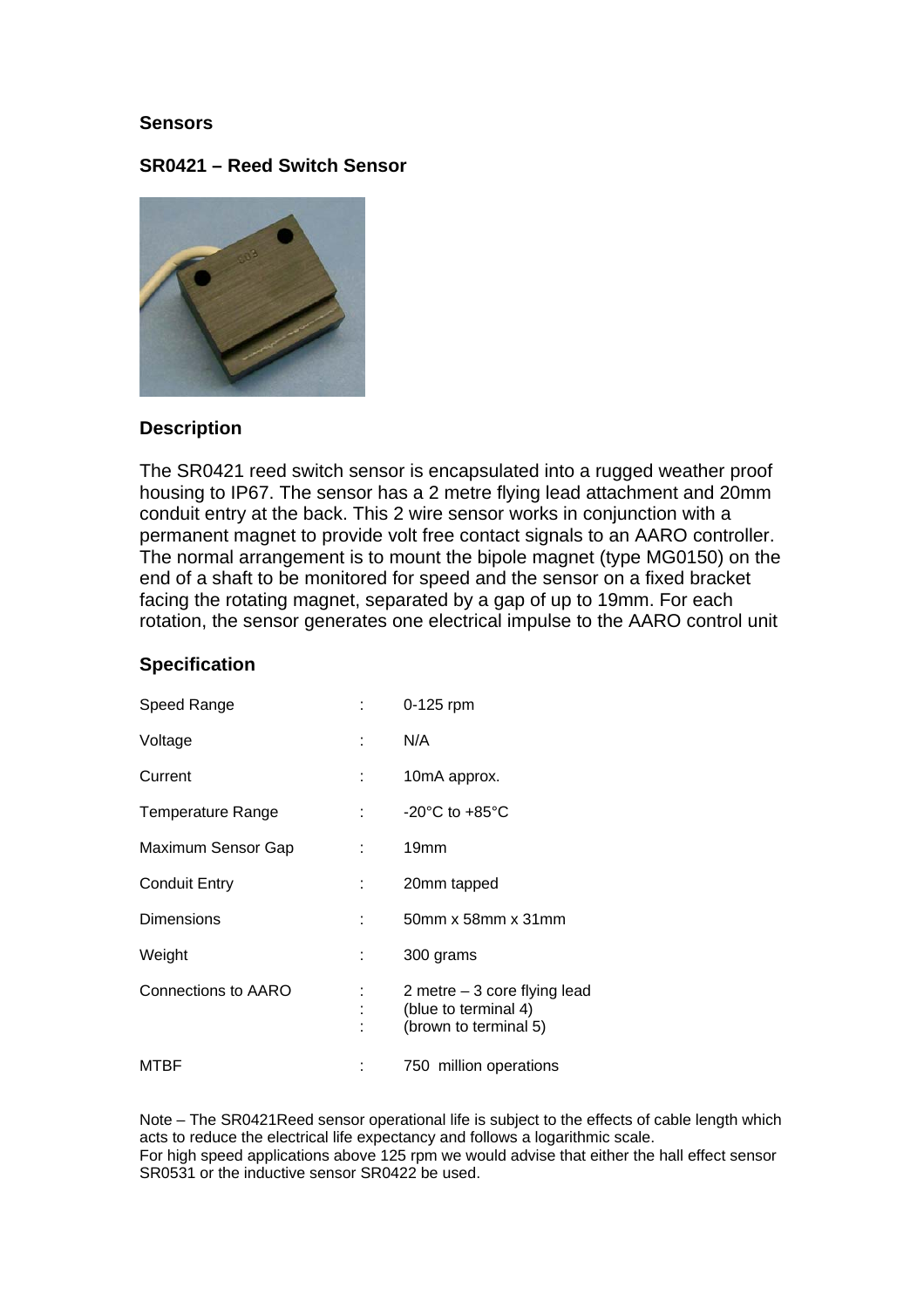## **SR0531 – Solid State Sensor**



## **Description**

The SR0531 solid state sensor contains a Hall effect magnetic field detector and works in conjunction with a permanent magnet to provide signals of speed to an AARO controller. The normal arrangement is to mount the bipole magnet (type MG0150) on the end of a shaft to be monitored for speed and the sensor on a fixed bracket facing the rotating magnet, separated by a gap of up to 19mm. For each rotation, the sensor generates one electrical impulse to the AARO control unit

## **Specification**

| Speed Range          |    | 0-100,000 rpm                                                                                           |
|----------------------|----|---------------------------------------------------------------------------------------------------------|
| Voltage              |    | 12V dc supplied from AARO Controller                                                                    |
| Current              |    | 10mA approx.                                                                                            |
| Temperature Range    | ÷  | $-20^{\circ}$ C to $+85^{\circ}$ C                                                                      |
| Maximum Sensor Gap   | t. | 19 <sub>mm</sub>                                                                                        |
| <b>Conduit Entry</b> | ÷  | 20mm tapped                                                                                             |
| <b>Dimensions</b>    |    | 50mm x 58mm x 31mm                                                                                      |
| Weight               |    | 300 grams                                                                                               |
| Connections to AARO  |    | 2 metre $-3$ core flying lead<br>(blue to terminal 4)<br>(black to terminal 5)<br>(brown to terminal 6) |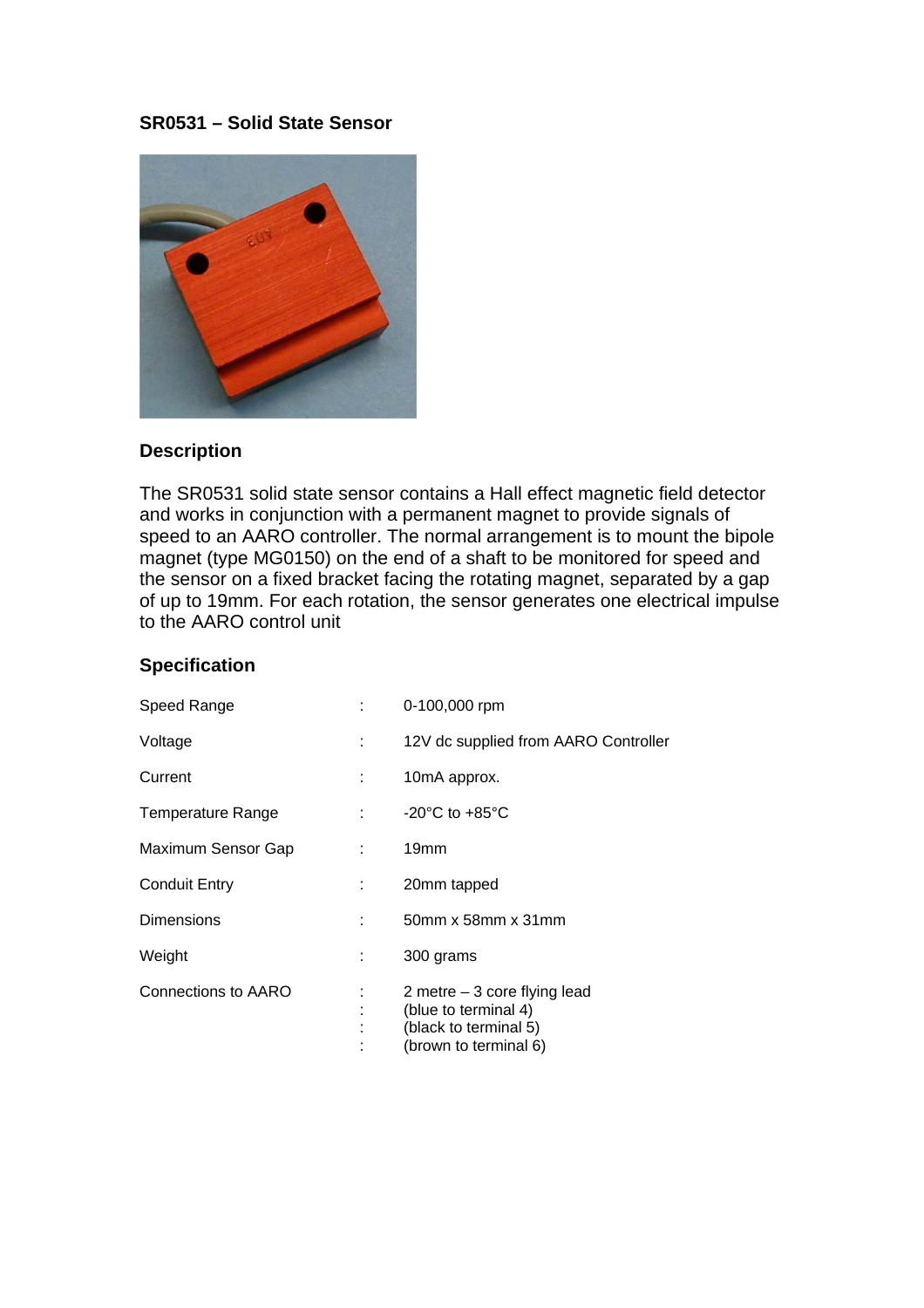## **SR0422 – Inductive Proximity Switch Sensor**



## **Description**

The SR0422 inductive proximity switch is an M18 short barrel sensor with solid potted internal circuitry to withstand shocks and water washdown to IP67. The thick nickel plated barrel has wrench flats for easy installation and a high visibility LED indicator for sensor operation. The sensor works in conjunction with a rotating flag or bolt head to provide signals of speed to an AARO controller. The normal arrangement is to mount a ferrous flag or bolt head on the end of a rotational shaft or drum and the sensor on a fixed bracket facing the rotating flag. The maximum sensing distance is 5mm. The sensor generates one electrical impulse each time actuation occurs via the rotating flag/bolt head to the AARO control unit

## **Specification**

| Response frequency          | $0.6$ K Hz                                                                                              |
|-----------------------------|---------------------------------------------------------------------------------------------------------|
| Voltage                     | 12V dc supplied from AARO Controller                                                                    |
| Current                     | 13mA approx.                                                                                            |
| <b>Output Configuration</b> | NPN - Normally Open Contact                                                                             |
| Temperature Range           | -40 $^{\circ}$ C to +85 $^{\circ}$ C                                                                    |
| Maximum Sensor Gap          | $5mm +/- 10\%$                                                                                          |
| <b>Circuit Protection</b>   | reverse connection, surge absorber,<br>load short circuit protection.                                   |
| <b>Dimensions</b>           | $M18 \times 50$ mm                                                                                      |
| Weight                      | 160 grams                                                                                               |
| Connections to AARO         | 2 metre $-3$ core flying lead<br>(blue to terminal 4)<br>(black to terminal 5)<br>(brown to terminal 6) |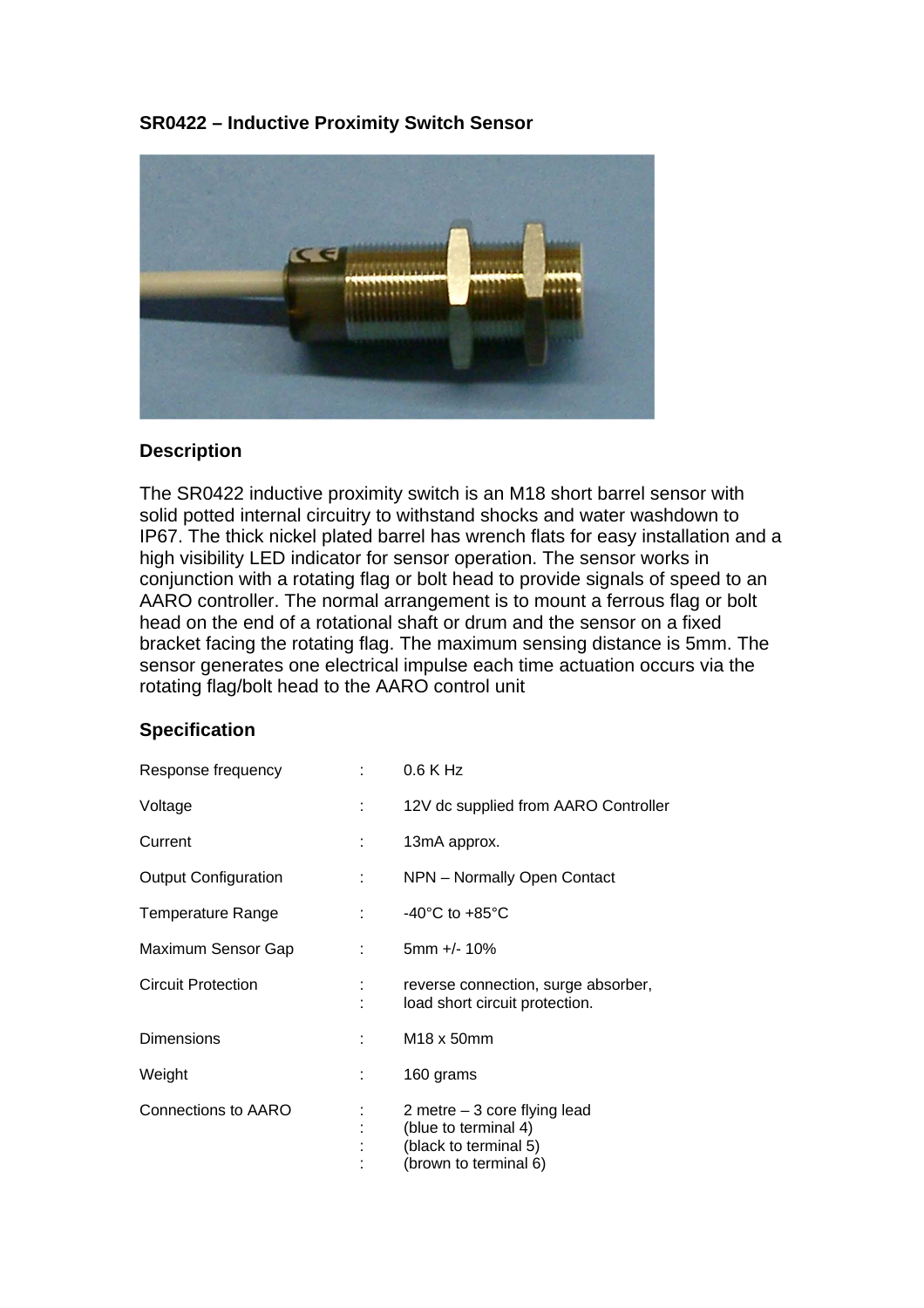## **Magnets and magnet shrouds**

**MG1050 – Magnets** 



The MG1050 is a powerful permanent magnet 38mm in diameter with a 8mm fixing hole. The magnet can be mounted on the end of a rotating shaft or drum and is used in conjunction with a reed switch sensor (SR0421) or a Solid State Sensor (SR0531).

Note – Permanent magnets are brittle objects and care should be taken when handling, installing or maintaining rotating equipment that are fit with MG1050 magnets.

A plastic magnetic shroud MG1150 is available that not only offers a degree of mechanical protection but also permits easier periodic removal of ferrous particles where there are heavy ferrous dust concentrations.

## **Shaft Mounting**

When a single magnet is positioned on the center line of a rotating shaft the sensor will produce 2 pulses per revolution. The maximum flux gap, that is the distance between the sensor and the rotating magnet, should not exceed 19mm.

## **Drum mounting**

When 2 magnets diametrically opposed are fitted to a rotating drum the sensor will produce 2 pulses per revolution. The maximum flux gap should not exceed 19mm.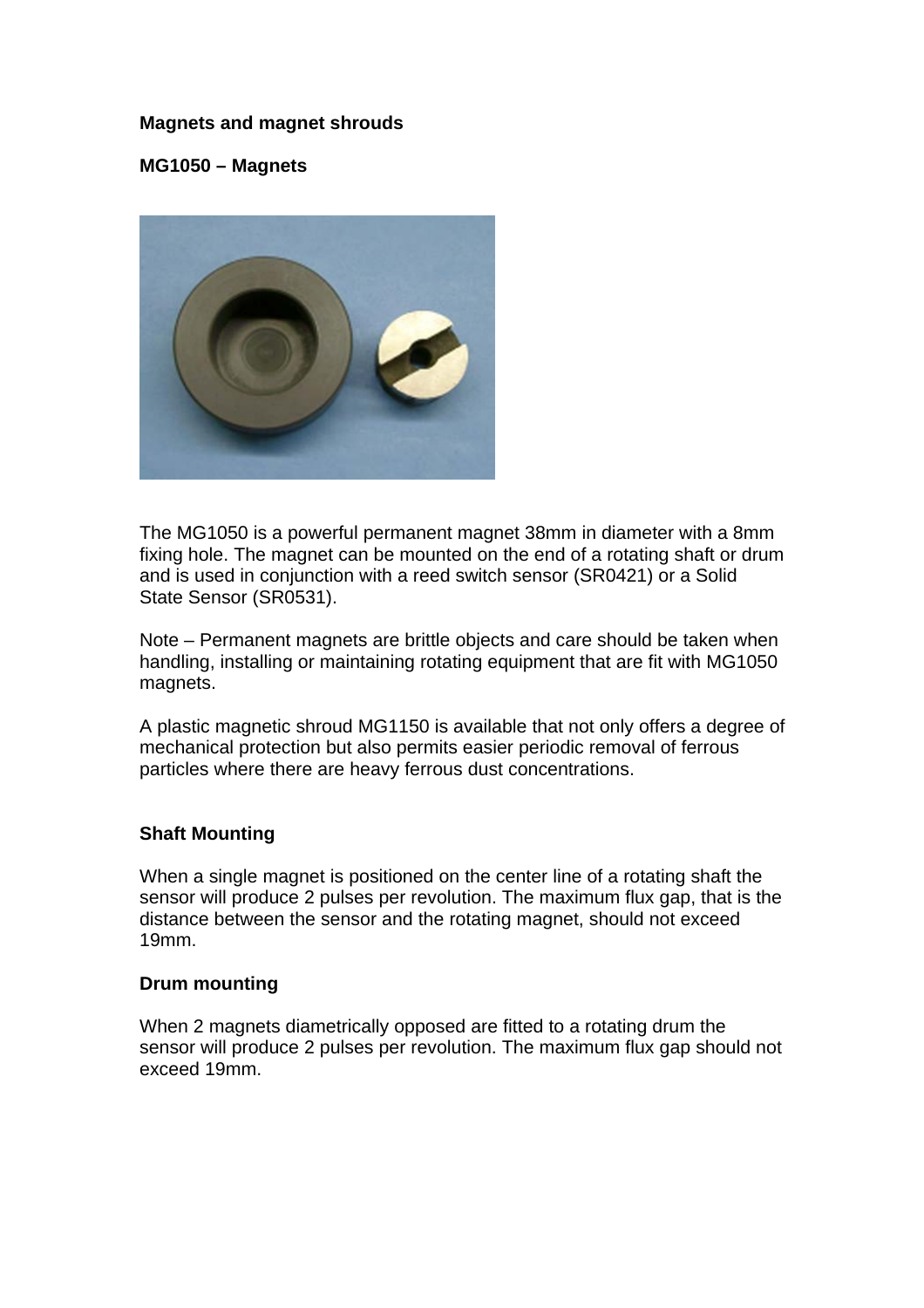#### **NOTES ON INSTALLATION OF MAGNET & REED SWITCH FOR CAT 3 ZONE 22 APPLICATIONS THE SENSOR WIRING SHOULD BE INSTALLED USING FLEXIBLE CONDUIT**

A. MAGNET MOUNTED ON SHAFT Q (REED SWITCH GIVES 2 PULSES/REV)



B. MAGNET MOUNTED ON FACE OF DRUM (REED SWITCH GIVES 1 PULSE/REV)



C. VANE SWITCHING WITH MAGNET AND REED SWITCH STATIONARY (FOR SPEEDS LESS THAN 5RPM OR WHEN SHAFT END NOT AVAILABLE)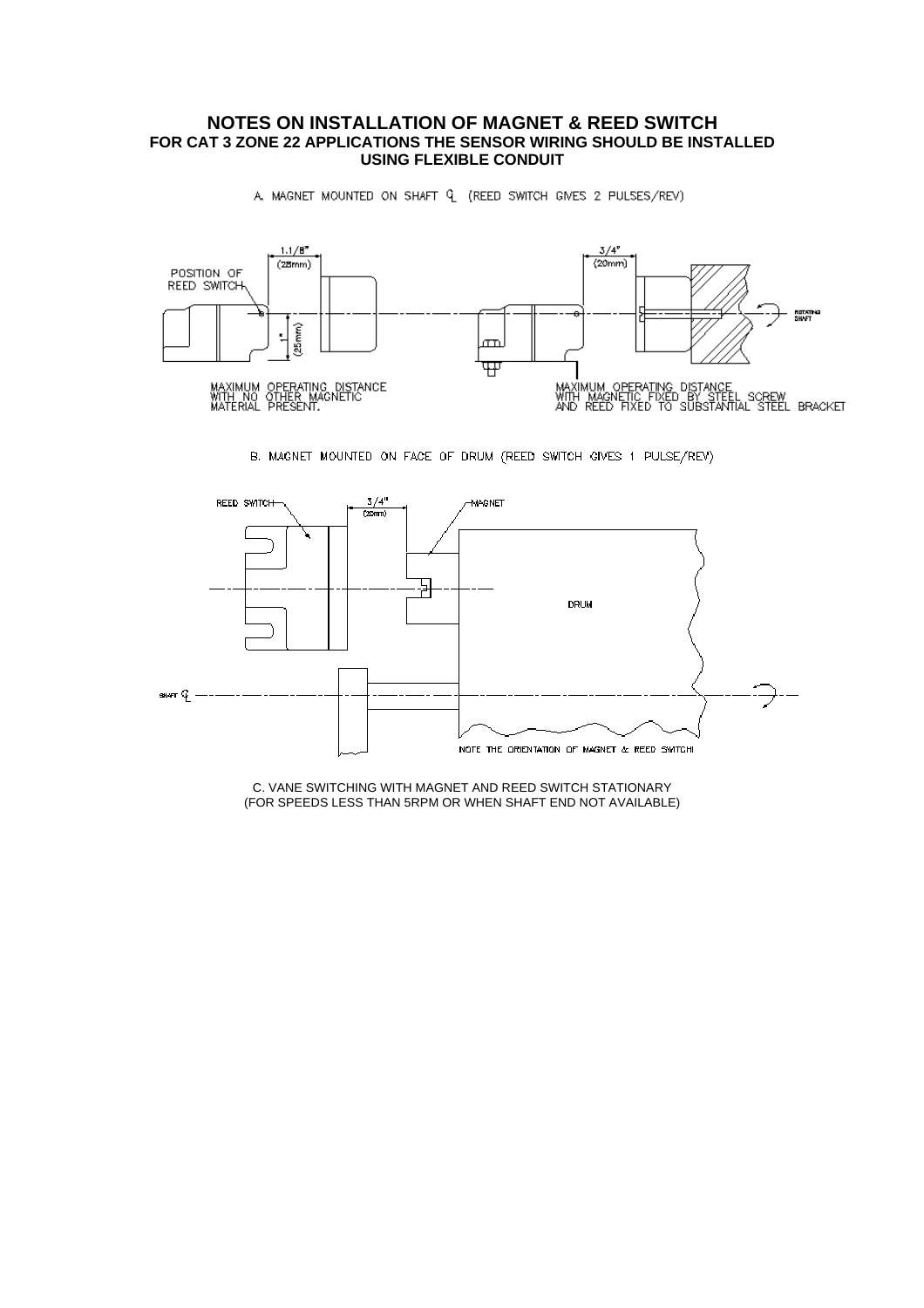





MAGNET FITTED TO ROTATING SHAFT ON CENTRE LINE AND PRODUCES 2 PULSES  $/$  REV.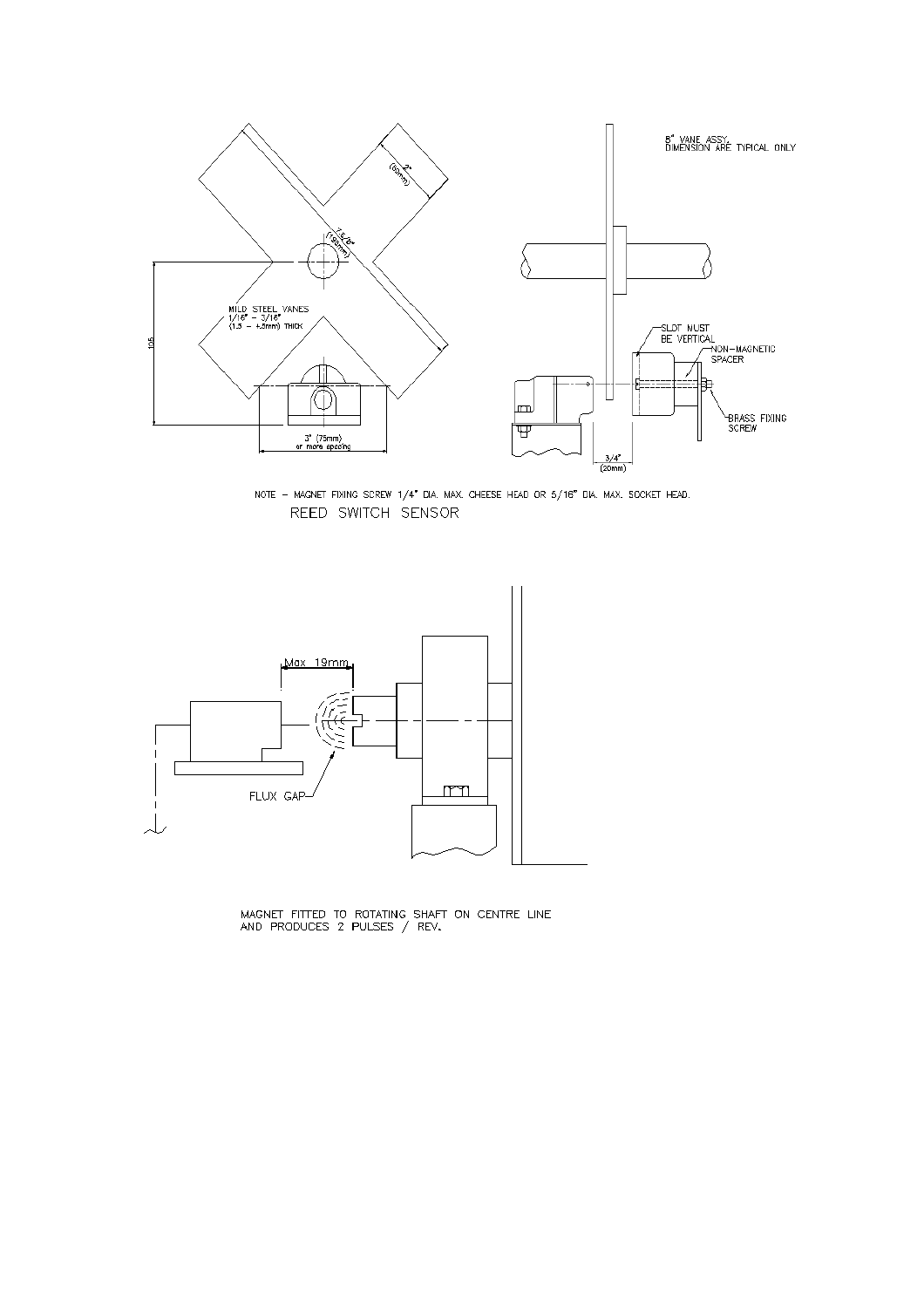#### REED SWITCH SENSOR



2 MAGNETS FITTED TO ROTATING DRUM<br>DIAMETRICALLY OPPOSED PRODUCE 2 PULSES / REV.

INDUCTIVE PROXIMITY SENSOR



2 BOLT HEADS PROJECTING FROM ROTATING DRUM<br>DIAMETRICALLY OPPOSED PRODUCE 2 PULES / REV

## SR0421 Reed switch Sensor and SR0531 solid state sensor dimensions